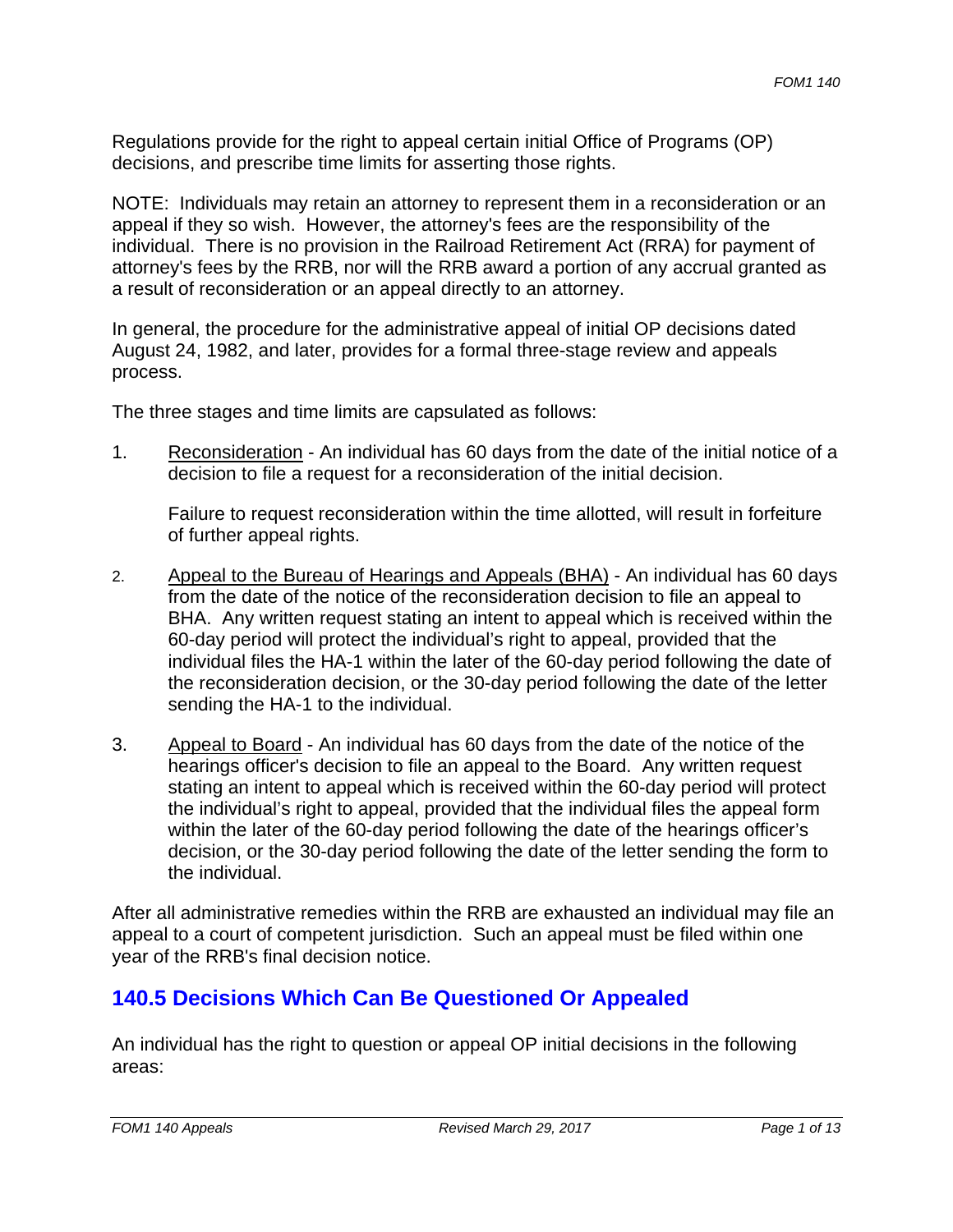- Applications for benefits or HI/SMI.
- Initial determinations of HI/SMI effective dates.
- Withdrawal of an application.
- Change in an annuity beginning date or HI/SMI effective dates.
- Termination of an annuity.
- Termination of HI/SMI coverage (except death and voluntary terminations).
- Adjustment in an annuity rate or lump-sum amount.
- Reinstatement of an annuity.
- Existence and recovery of an overpayment.
- Eligibility for and amount of a supplemental annuity.
- Whether a representative payee should be appointed for an annuitant.
- Who shall be appointed or continue to be recognized as representative payee for an annuitant. This decision can be appealed by the annuitant, not by the individual filing an application as representative payee.
- Award of Canadian HI payments.

# **140.10 Who May/May Not Request Reconsideration Or Appeal**

Every annuitant has the right to file a request for reconsideration or an appeal of an initial OP decision, with the following exceptions:

- 1. An individual under age 18 does not have the right to reconsideration of a finding of incapacity to manage his or her annuity payments, but does have the right to contest the finding that he or she is, in fact, under age 18.
- 2. An individual who has been declared legally incompetent does not have the right to reconsideration of a finding that he or she is incapable of managing annuity payments, but does have the right to contest the fact of having been adjudged legally incompetent.
- 3. An individual does not have the right to reconsideration of a denial of an application to serve as representative payee on behalf of an annuitant.
- 4. An individual does not have the right to reconsideration when partial withholding or actuarial adjustment is implemented in the same amount the individual previously agreed to.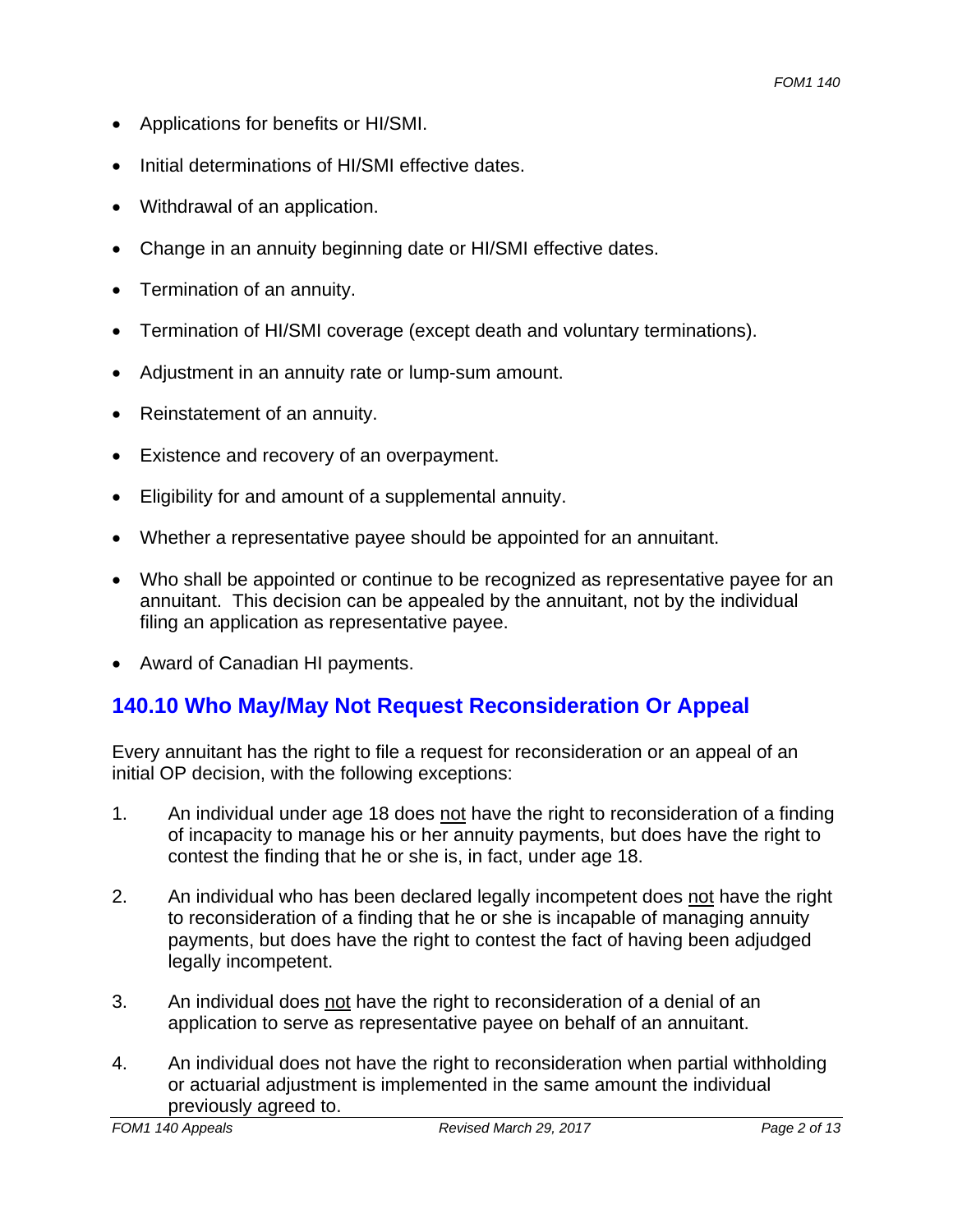- 5. An individual does not have the right to reconsideration when the annuity rate is being adjusted to remove partial withholding unless the rate is also being adjusted for some other reason.
- 6. An individual does not have the right to reconsideration when the annuity is being reinstated after overpayment recovery by full withholding unless the annuity rate is being adjusted for some other reason.
- 7. An individual does not have the right to reconsideration on withholding made for a garnishment or legal partition. With respect to legal partitions, a state court's decision to allocate a portion of an employee's divisible benefits under the RRA as a property award is not a matter which can be appealed. However, the **computation** of the award can be appealed.
- 8. An individual does not have the right to reconsideration of the adjustment to the annuity to collect or adjust the amount of SMI premiums.

### **140.15 Release Of Initial Decision Notices**

Each written notice of initial decision contains information about the annuitant's or applicant's right to a reconsideration and appeal of the decision. Reconsideration and appeal information is usually provided in the body of the initial decision notice. In overpayment situations, reconsideration and appeals rights are usually provided on an enclosure with the initial decision notice.

The reconsideration and appeals wording for initial notices involving decisions other than overpayments is as follows:

"If you believe that this decision is not correct, you may request that the decision be reconsidered. If you wish this reconsideration, you must request it in writing and your request must be received by the RRB within 60 days from the date of this notice. You may send your request to any field office of the Railroad Retirement Board, or you may send it directly to the following address: Railroad Retirement Board, Reconsideration Section, 844 North Rush Street, Chicago, Illinois 60611-2092. If you have any additional evidence to be considered, please include it with your request.

"If you disagree with the reconsideration decision, you may then appeal to the Bureau of Hearings and Appeals within 60 days from the date of the reconsideration decision.

"If you do not request reconsideration within 60 days from the date of this notice, you may not file an appeal at a later date."

The reconsideration and appeals wording which accompanies OP decisions involving overpayments where no current entitlement exists is as follows:

"If you do not believe that you have been overpaid, or if you believe that the amount of the overpayment is wrong, you may ask us to review the facts of your claim. Please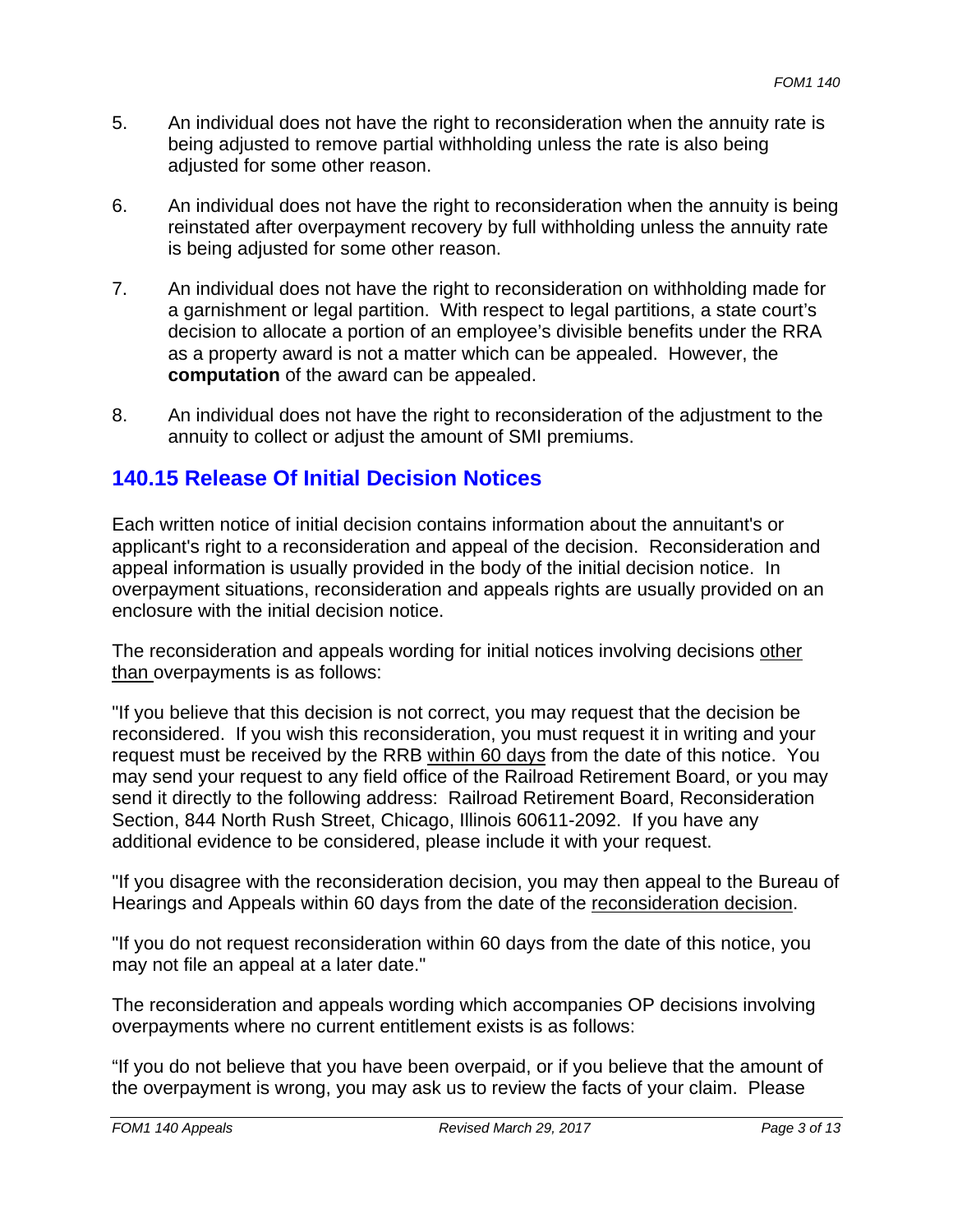indicate the reason why you would want a review of the facts and submit any evidence you may have to support your belief. Your request for a review of the facts must be received at an office of the RRB within 60 days from the date of the accompanying letter".

"If you believe that you should not have to repay the benefit payments made in error, you may request us to waive recovery of the overpayment. However, we may consider waiving recovery of the overpayment only if:

- You were not at fault in causing the overpayment, and
- Recovery would prevent you from meeting your ordinary and necessary living expenses or recovery would be unfair for some other reason.

If you request us to consider waiving the repayment you will need to furnish us with information detailing your living expenses and your assets. This information must be submitted for a waiver to be considered. Your request for a waiver of recovery must be received within 60 days after the date of the accompanying letter".

The rights afforded beneficiaries in overpayment decisions where current entitlement exists are contained in Form G-66, which is enclosed with such decisions.

# **140.20 Filing For Rights Consideration**

The filing date of a reconsideration request, Form G-66a, or a Form HA-1 is the earlier of:

- The date it is received at an RRB office; or
- The date it is received by an employee of the RRB who is authorized to receive it at a place other than one of the RRB offices.

If using the date the RRB receives the reconsideration request would result in the loss or lessening of rights, the RRB will also accept as the date of filing the date a document or form is mailed to the RRB by the United States mail. Use the date shown by a U.S. postmark as the date of mailing. Always attach the envelope to all reconsideration and appeal requests.

If someone contacts you claiming to have filed a reconsideration request but you have no record of the request, take the following action:

- 1. If the rights period has expired, follow the instructions in FOM1 140.20.2 for late filing.
- 2. If the rights period has not expired or you cannot determine the rights period, suggest that another request be filed to insure that the desired rights are protected.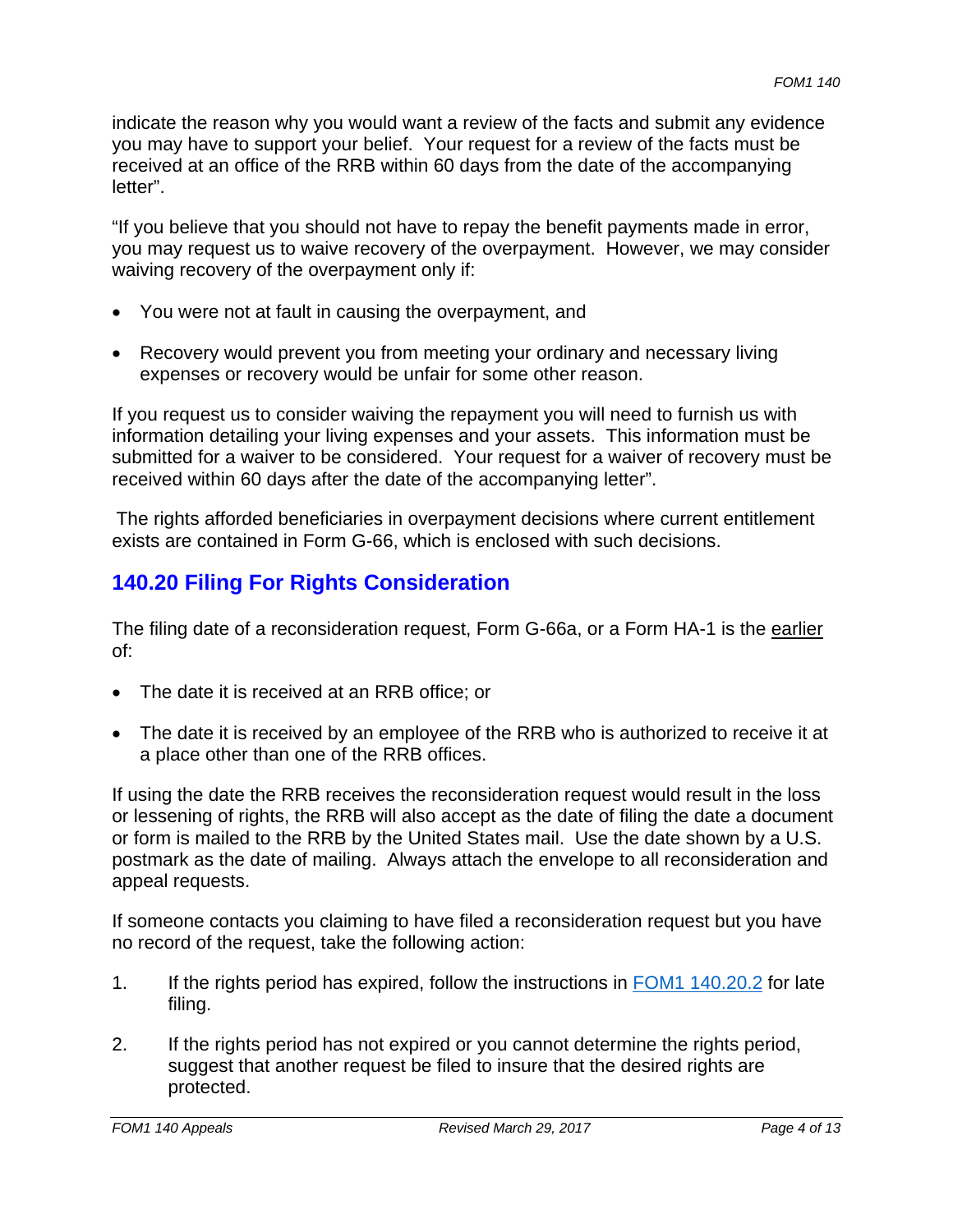#### **140.20.1 Filing Late for Rights Consideration**

Late filing will only be allowed in situations where good cause for the delay is evident. In determining whether good cause for the delay exists, the circumstances which kept the annuitant from filing the request timely, and any action by the RRB which misled the annuitant, are considered.

Some examples of circumstances in which good cause may exist are:

- Serious illness prevented the annuitant from contacting the RRB in person, in writing, or through a friend, relative or other person;
- A death or serious illness in the annuitant's immediate family prevented timely filing;
- Important and relevant records were destroyed;
- Failure to be notified of a decision;
- An unusual or unavoidable circumstance existed which demonstrates that the annuitant could not have known of the need to file timely or which prevented the claimant from filing in a timely manner;-.
- The annuitant thought that his or her representative had requested reconsideration.

#### **140.20.2 Requests Filed Late - Field Office Handling**

If you receive a late request for a review of the facts (overpayment cases), waiver, personal conference, or an appeal form, obtain a signed statement from the claimant explaining the cause for the delay. Any documentation the claimant has to substantiate good cause for failing to make a timely request should also be secured.

If you receive a late request for a review of facts, personal conference or waiver, it is the field office's responsibility to determine if good cause for delay is evident (FOM1 140.20.1 lists circumstances in which good cause may exist).

If good cause is evident, forward the request, the reason for delay statement from the annuitant, and a statement which summarizes your reasoning for finding good cause in a plain white envelope addressed to the Reconsideration Section (Operations -RECON) or Debt Recovery Division (BFO-DRD), depending on which rights were chosen.

Submit the signed statement and documentation in a plain white envelope, as follows:

• Requests for review of the facts - send to the Reconsideration Section (Operations -RECON). **NOTE:** Send to the Medicare Section if a review of the facts is for an arrearage.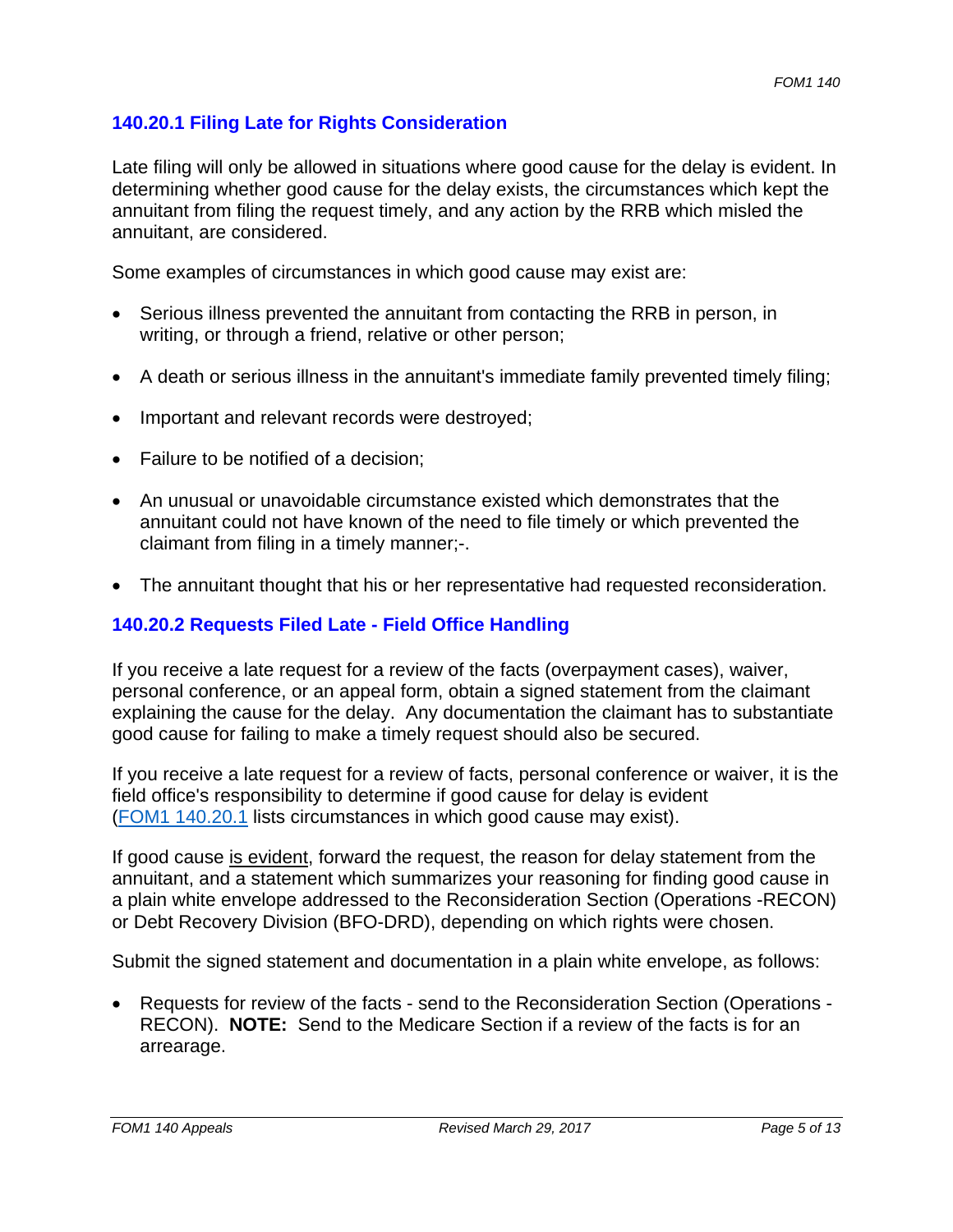• Requests for waiver - send to the Debt Recovery Division (BFO-DRD) unless the waiver request is in regards to a Medicare Part B arrearage. Send arrearage waiver requests to the Medicare Section, who will forward the request to BFO-DRD after verifying that the request should go to BFO-DRD and coding ASTRO.

NOTE: Request for both review of the facts and waiver should be sent to Operations - RECON.

- Request for personal conference in conjunction with review of the facts send to the Reconsideration Section (Operations -RECON).
- Request for personal conference in conjunction with a waiver send to the Debt Recovery Section (BFO-DRD).
- Request for personal conference in conjunction with review of the facts and waiver send to Operations - RECON.
- Requests for appeal send to Bureau of Hearings and Appeals (BHA).

If good cause is not evident, the field is responsible for releasing a denial letter to the annuitant. The letter must include reconsideration rights.

#### **140.20.3 Requests Filed Late - OP Handling**

When a late request is received directly in Headquarters a letter will be released to the claimant. This letter acknowledges that the reconsideration request was received and advises the individual requesting reconsideration what he/she must do if he/she believes there was good cause for late filing and wishes to pursue the reconsideration request. No action by the field office is necessary in this type of case unless the individual contacts the field office for assistance. Headquarters will contact the field office to secure other information if needed.

### **140.25 Reconsiderations**

An individual making an inquiry about filing an appeal of an Office of Programs (OP) decision should be questioned about the type of decision made in his/her case, to prevent an unnecessary letter of protest or appeal.

An explanation of the decision may satisfy the inquirer. For instance, an annuitant who is receiving a partial annuity should be informed that he/she has no right to appeal except with respect to those facts which have been finally determined in his case (e.g., an applicant's age, disability, etc.).

If the explanation does not satisfy the inquirer and the individual had not previously questioned the decision or you have no record of a reconsideration request, secure a signed statement requesting reconsideration of the decision.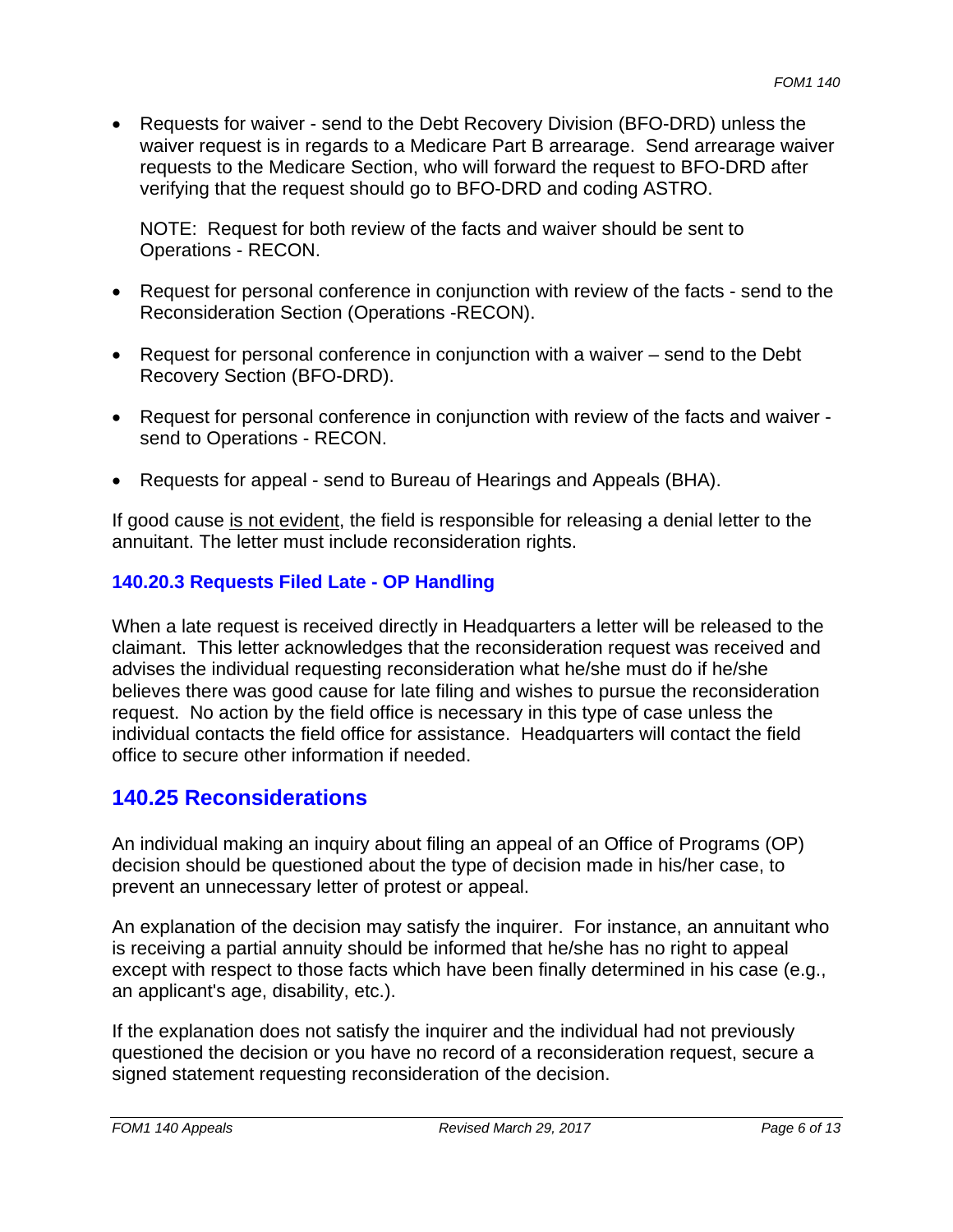**NOTE:** To determine if there is an active or completed reconsideration on a given case, check Universal STAR (USTAR). Work items in USTAR have a 6-character *Category Code* as described in FOM1 15120.5.5. The Category Codes used for reconsiderations handled by the Reconsideration Section are listed below:

| First 3 USTAR | Second 3                       |                                                          |
|---------------|--------------------------------|----------------------------------------------------------|
| Category Code | <b>USTAR Category</b>          |                                                          |
| characters    | Code characters                |                                                          |
|               |                                |                                                          |
| <b>RDI</b>    | any 3 characters<br>EXCEPT 00D | Disability reconsideration request (See<br>FOM1 1310.25) |
|               |                                |                                                          |
| <b>RME</b>    | 00R                            | Medicare reconsideration request                         |
|               |                                |                                                          |
| <b>RRE</b>    | any 3 characters               | Retirement reconsideration request                       |
|               | EXCEPT 00D                     |                                                          |
|               |                                |                                                          |
| <b>RSE</b>    | any 3 characters               | Service and compensation reconsideration                 |
|               |                                | request                                                  |
|               |                                |                                                          |
| <b>RSI</b>    | any 3 characters               | Sickness Insurance reconsideration request               |
|               | EXCEPT 00D                     |                                                          |
|               |                                |                                                          |
| <b>RSU</b>    | any 3 characters               | Survivor reconsideration request                         |
|               | EXCEPT 00D                     |                                                          |
|               |                                |                                                          |
| <b>RUN</b>    | any 3 characters               | Unemployment Insurance reconsideration request           |
|               | EXCEPT 00D                     |                                                          |

Reconsideration requests undergoing active review do not have a date in the "Complete Dt" column.

#### **140.25.1 Field Office Handling of Reconsideration Requests**

Every annuitant, applicant, or payee must request reconsideration of an initial OP decision as the first step in the formal appeals process. Such a request for reconsideration must be filed within 60 days after the date of the initial decision notice unless good cause can be established for failure to file a timely request.

EXCEPTION: In initial decisions involving an overpayment where the overpaid person has current entitlement, Form G-66a must be completed to request a review of the facts, waiver, and/or personal conference. The Form G-66a must be completed and returned within 60 days after the date of the overpayment notice.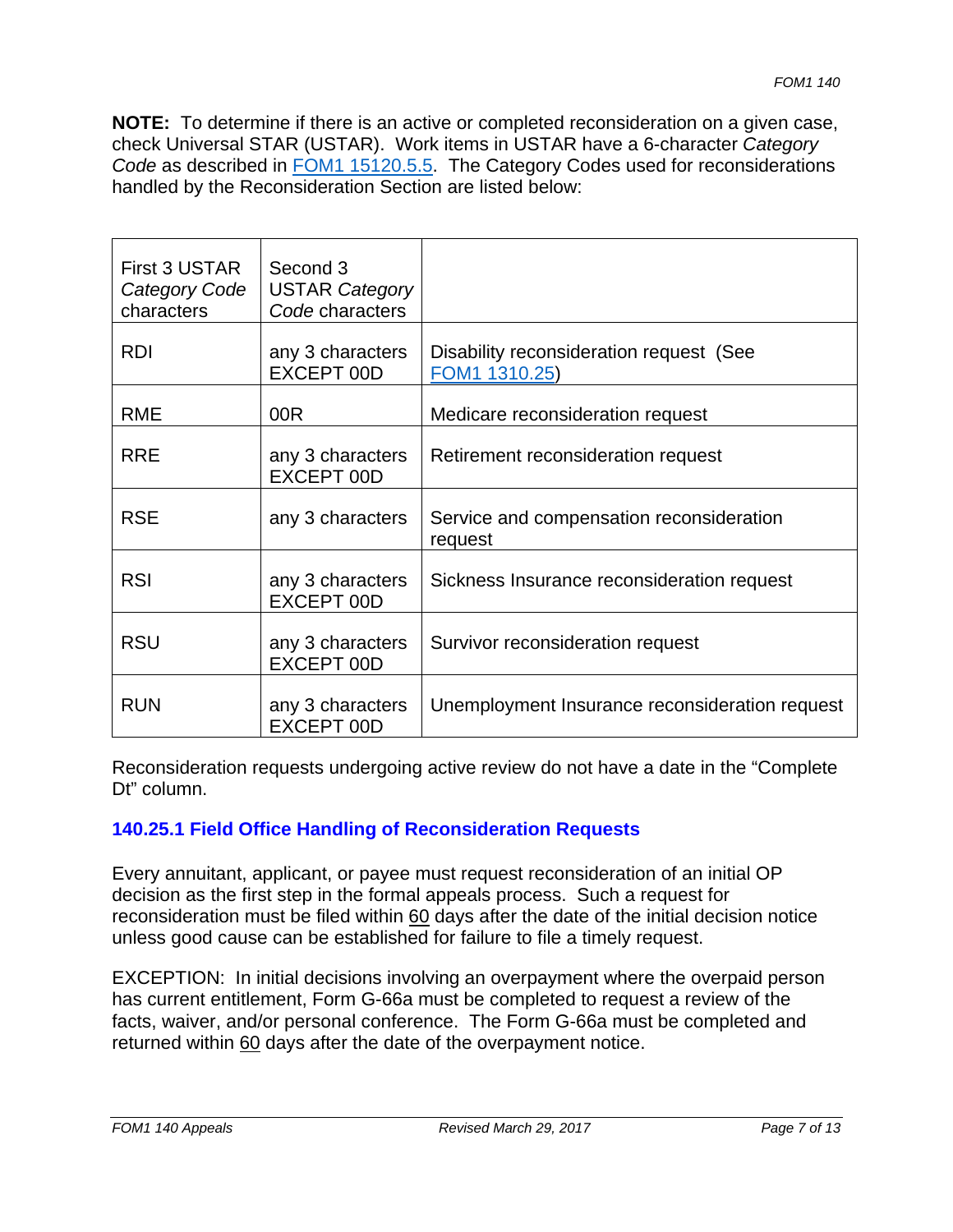If the individual fails to make a timely request for reconsideration and good cause is not evident, he/she forfeits the right to pursue any other step in the appeals process. He/she can, however, request reconsideration of a decision regarding untimely filing.

**NOTE:** Waiver requests are an exception to this rule. BFO-DRD will consider a waiver request received at any time. However, if the request is received after 60 days and good cause for the delay is not established, recovery of the overpayment will continue while the request is being considered and amounts recovered prior to the request will not be waived. See FOM1  $1225.15.3$  and  $1225.15.4$  for additional information.

The statement should indicate that reconsideration is being requested; however, a statement that does not specifically refer to reconsideration by name is acceptable. Do not use an appeal form to request reconsideration. If by mistake a Form HA-1 is filed before a reconsideration decision has been made, the Form HA-1 will serve as a request for reconsideration.

See FOM1 1225 for detailed instructions on handling overpayment reconsiderations.

#### **140.25.1.1 Handling Reconsideration Requests Involving Disability**

When reconsideration of a disability denial is being requested, submit any applicantsource medical or non-medical evidence the individual has (if any), along with the statement directly to the Reconsideration Section (RECON) in a plain white envelope. Always attach the envelope to all reconsideration requests. See FOM1 140.20. Do not get an RRB examination. When RECON determines whether an examination should be authorized at RRB expense, an assignment will be sent to schedule an examination.

#### **140.25.1.2 Handling Reconsideration Requests NOT Involving Disability**

When a non-disability reconsideration request is received in the field office, the claims representative should have the request and the envelope imaged. Release an E-mail to RECON advising them that the request is on imaging. RECON does not currently have a notification process in place when a document is scanned to imaging.

As an acceptable alternative, you may send the reconsideration request and envelope to RECON in a plain white envelope labeled "DO NOT OPEN IN MAILROOM". See FOM1 140.20.

#### **140.25.2 Handling of Reconsideration Requests in Headquarters**

The reconsideration section prepares reconsideration decisions in all cases. If a reconsideration request is made with an accompanying waiver request, RECON will handle the reconsideration, and when necessary, send the waiver request to the Bureau of Fiscal Operations - Debt Recovery Division (BFO-DRD). All waiver requests are exclusively handled by BFO-DRD. (**EXCEPTION:** Medicare Part B arrearage waiver requests for Social Security beneficiaries are sent by the Medicare Section to SSA.) If RECON affirms the initial decision, a preliminary notice without appeals rights is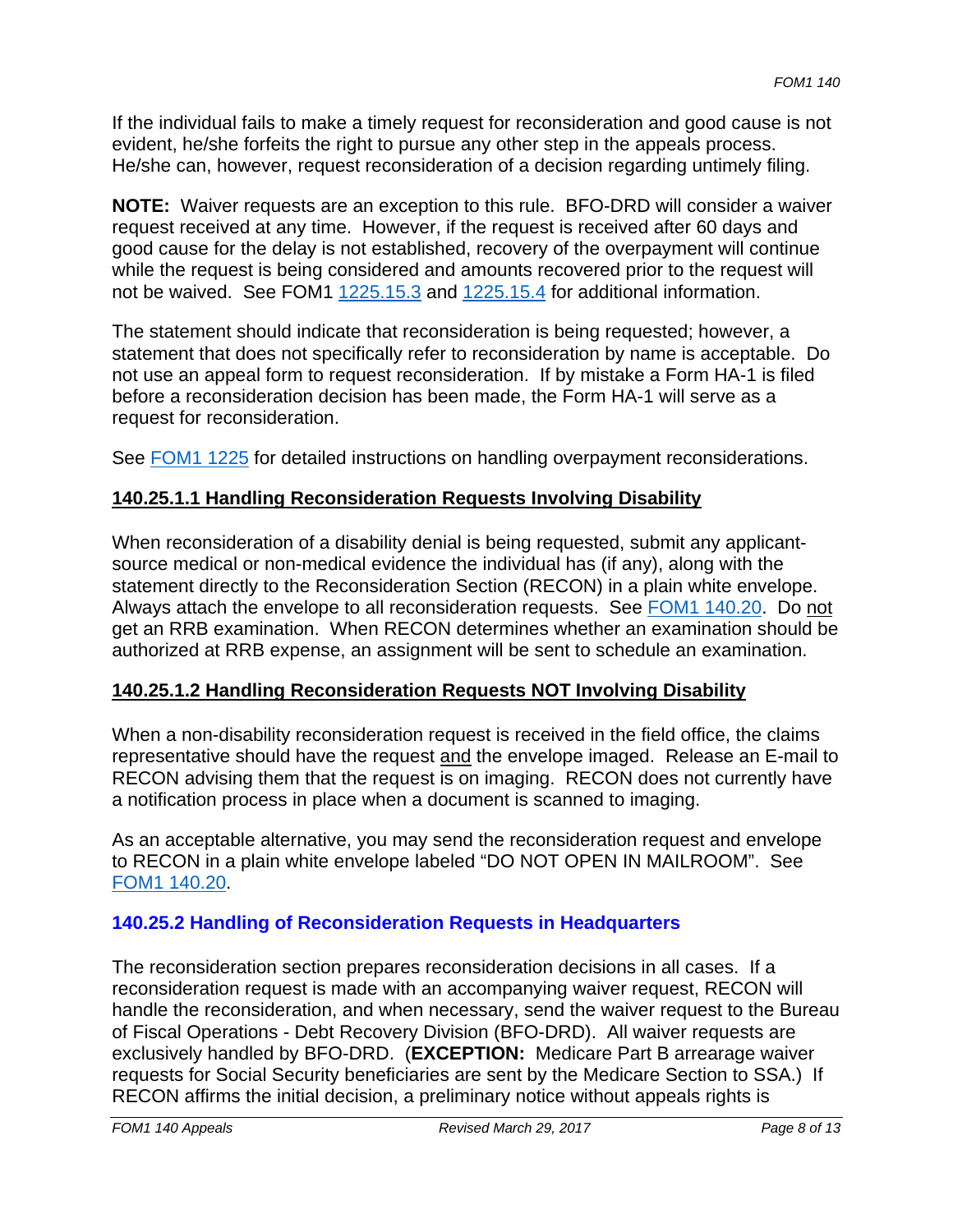released to the individual. The individual is advised that the waiver will be handled elsewhere and a final decision notice with full appeal rights will be forthcoming.

If a reconsideration request is made for a finding that a previous reconsideration request was not filed timely, the reconsideration of this issue is done in headquarters. If the decision regarding untimely filing is reversed, reconsideration of the initial decision will proceed.

If after reconsideration the initial decision is determined to be incorrect, Recon will take corrective action. If the reconsideration decision reaffirms the initial decision, a notice advising of such will be prepared. The notice will include a paragraph advising the individual of his right to appeal the reconsideration decision.

**NOTE:** RECON will release Form Letter RL-185 a, b, c, d or Form Letter RL-211a to an individual upon receipt of a timely request for reconsideration. The form letter used depends on the type of decision to be reconsidered. This notice acknowledges that the request was received timely and will be handled as soon as possible. No further action is required by the annuitant.

believes there was good cause for late filing. Form Letter RL-185e will be released to the individual if the request for reconsideration was not received timely. The individual will be advised what he/she must do if he/she

Recon will request additional information if necessary. This should eliminate duplicate and status inquiries.

### **140.30 Appeal Of Reconsideration Decisions**

An appeal of an unfavorable Recon reconsideration decision must be received at an RRB office within 60 days after the date of the reconsideration decision.

#### **140.30.1 Field Office Handling of Appeals**

If the individual has received a reconsideration notice and wishes to appeal the decision to the Bureau of Hearings and Appeals (BHA), furnish him with Form HA-1, Claimant Appeal Under Railroad Retirement Act or Railroad Unemployment Insurance Act, and Form HA-2, Filing Appeals Under the Railroad Retirement Act and the Railroad Unemployment Insurance Act. Advise the individual to complete Form HA-1 and return it to the RRB within 60 days after the date of the reconsideration decision.

Form HA-1 may be filed officially at either a field office or at Headquarters. A copy of Form HA-1 and the envelope with postmark should be imaged when the HA-1 is received by headquarters or field office personnel. The original Form HA-1 and envelope should be forwarded to Recon in those cases where the applicant or annuitant is requesting reconsideration, or Hearings and Appeals in those cases where the applicant or annuitant is appealing a reconsideration decision.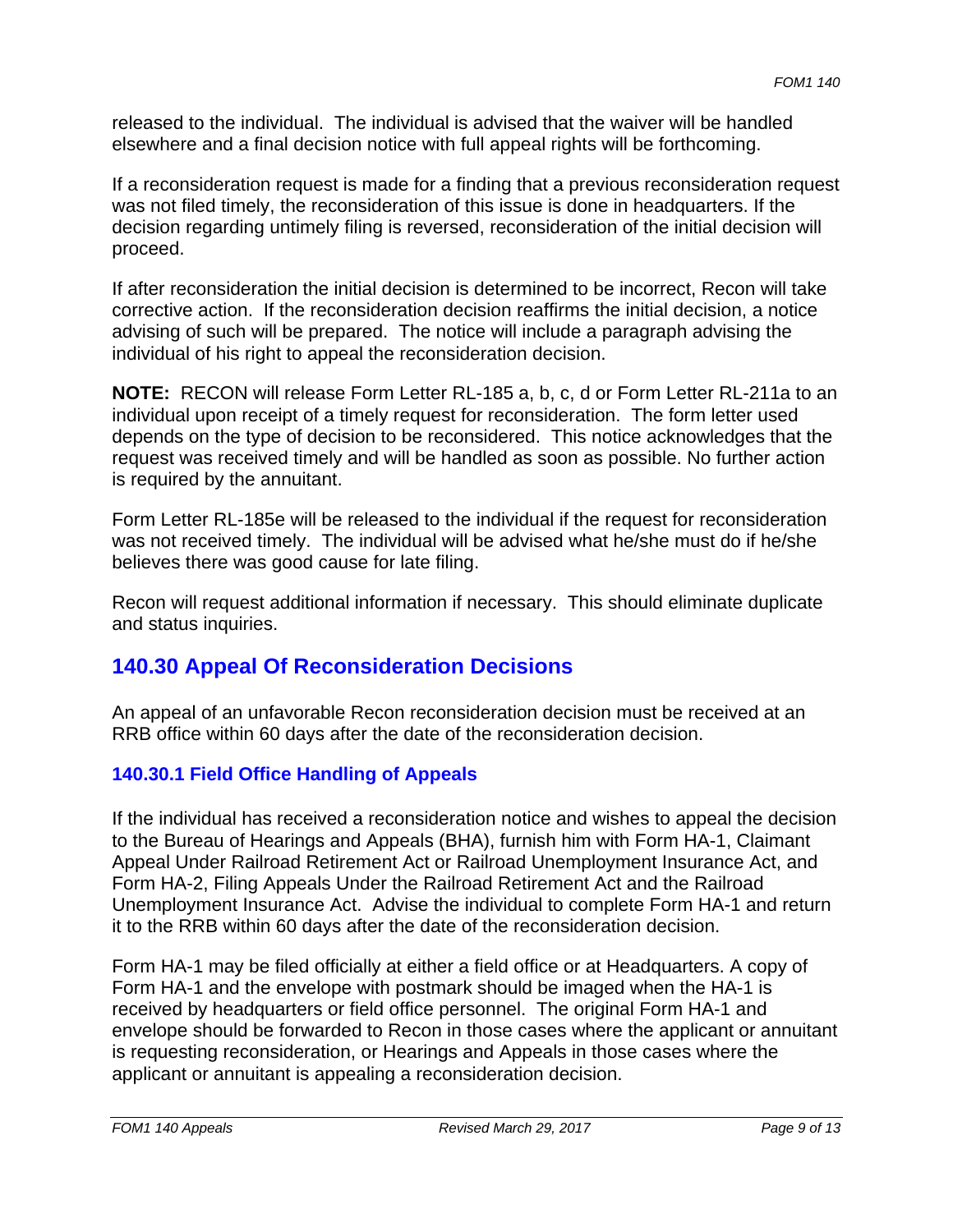If you receive a completed Form HA-1, date stamp it to protect the individual's time limit for filing an appeal. Mail Form HA-1 to the Bureau of Hearings and Appeals in a white envelope. Include any additional evidence the individual may supply, but do not hold Form HA-1 pending receipt of additional evidence. If the individual plans to submit additional evidence, annotate the Form HA-1 with that information.

**NOTE:** Any written request stating an intent to appeal which is received within the 60 day period will protect the individual's right to appeal, provided that the individual files Form HA-1 within the later of the 60-day period following the date of the reconsideration decision, or the 30-day period following the date of the letter sending the HA-1 to the individual. Therefore, the written request and accompanying envelope with postmark must be imaged when received by headquarters or field office personnel. In addition, forward the original HA-1 and envelope to OP-Recon or BHA, as appropriate.

When a claimant or someone acting on the claimant's behalf asks a field office for information regarding a BHA case:

- Advise the individual making the request that someone will get back to him/her with a response.
- Send BHA an EMAIL stating the nature of the information requested along with the name, mailing address, and telephone number of the individual making the request.
- The field office will be sent a copy of any written response.
- If the inquiry is from a Congressional office, BHA will either respond directly in writing, with a copy to the field office, or will provide the field office information it can use to respond to the inquiry.

No field service employee should make direct phone contact with any BHA hearings officer to secure specific information on a claim.

This procedure does not relate to instances where evidence is being obtained or submitted. BHA will continue to request field offices to obtain needed evidence, and evidence should be submitted in the same manner as it has in the past.

Send material relating to a pending BHA appeal in an envelope addressed to BHA; send material not relating to the appeal (e.g., changes of address) through regular channels.

#### **140.30.2 BHA's Handling of Appeals of Reconsideration Decisions**

When an appeal is filed, it is "docketed" and the Director of BHA assigns a hearings officer to act on the appeal. If the hearings officer determines that a revision, partially or wholly favorable of an initial decision on an appeal can possibly be made because of additional evidence which was submitted at the time of or subsequent to the appeal, the case will be referred back to Recon. The case also will be referred back to Recon if the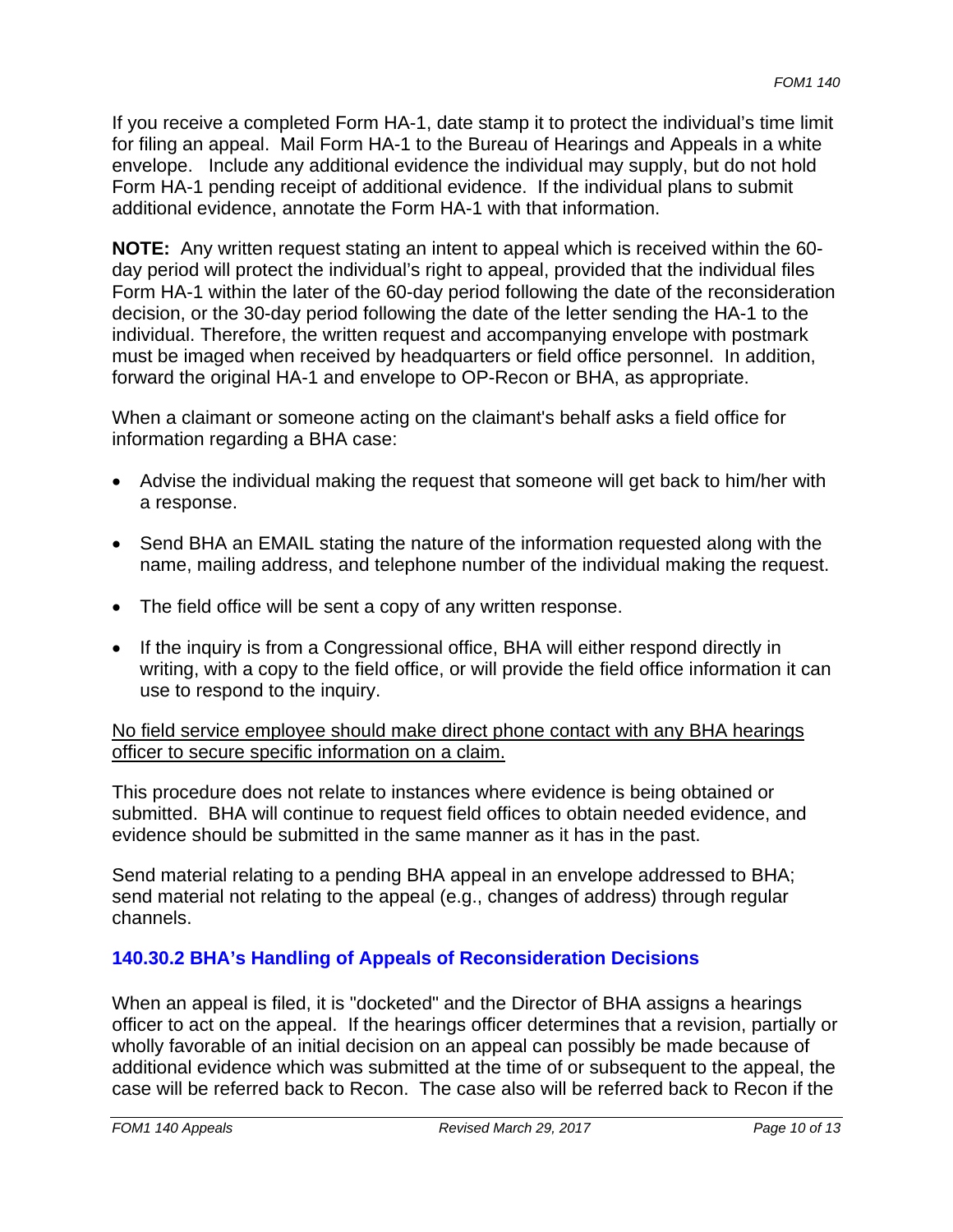hearings officer determines that the decision can possibly be changed upon reconsideration of the facts or if additional evidence is available and should be secured.

Cases in which BHA reverses OP's reconsideration decision are routed to the appropriate adjudication unit for handling.

If Recon's reconsideration decision is upheld by BHA, the hearings officer will notify the applicant in writing. Any correspondence received subsequent to the hearings officer's decision, which deals further with the merits of the claim, will be handled by BHA.

### **140.35 Appeal To The Board Of BHA Hearings Officer's Decision**

If an individual wishes to appeal a decision made by a hearings officer, furnish him with a Form HA-1. Advise the individual to complete Part B of the form. Further advise that the completed form must be received at an RRB office within 60 days after the date of the hearings officer's decision. Any written request stating an intent to appeal which is received within the 60-day period will protect the individual's right to appeal, provided that the individual files the appeal form within the later of the 60-day period following the date of the hearings officer's decision, or the 30-day period following the date of the letter sending the form to the individual.

Where a timely appeal seeking waiver of recovery of an erroneous payment has been filed with the three-member Board, the Board shall not commence recovery of the erroneous payment by suspension or reduction of a monthly benefit payable by the Board until a decision with respect to such appeal seeking waiver has been made and notice thereof has been mailed to the individual.

The Board can, on its own motion, review the hearings officer's decision in any case. In doing so, the Board may designate any RRB employee to secure additional evidence and report the findings.

If the Board reverses the hearings officer's decision, the Board will refer the case to the office of the Director of OP. The case is then referred to the appropriate unit for handling.

If the Board upholds the BHA hearings officer's decision, the Board will notify the appellant. Any subsequent correspondence which deals further with the merits of the claim will be referred with the claim folder to the Board Members' offices for attention.

Send inquiries relating to a pending Board appeal to the Office of the Secretary of the Board; send material not relating to the appeal through regular channels.

# **140.40 United States Court Of Appeals**

An individual contemplating filing a suit against the Board should be advised to first exhaust the administrative appellate procedures within the RRB.